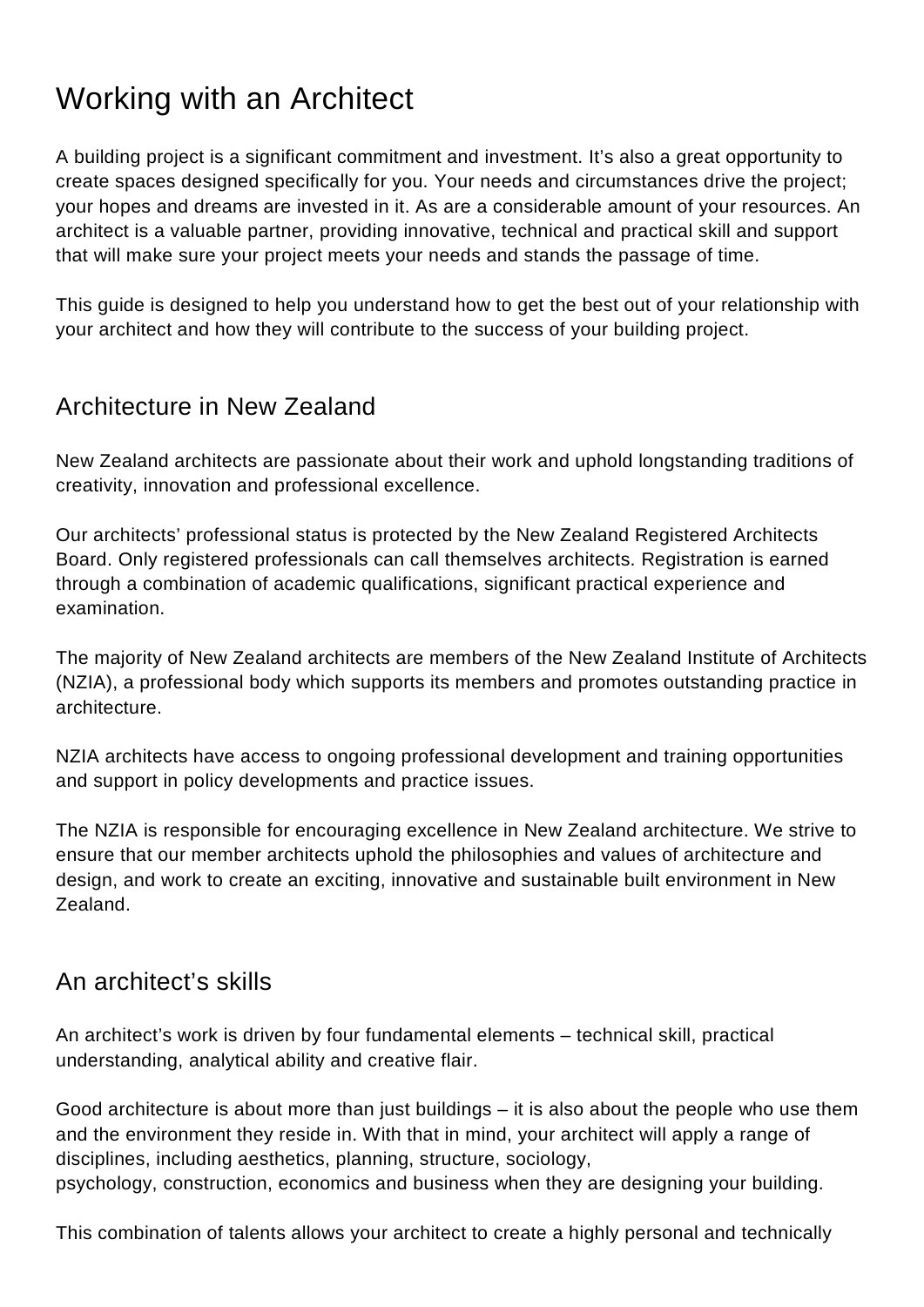sound design that meets your goals. Architects never replicate design solutions – so your project will be unique to you.

Your architect will be interested in what motivates you, and how that translates to your chosen surroundings. They are expert communicators and have the skills to translate your vision into a practical solution.

# An architect's services

Understanding the full range of services that an architect can provide will help you get the most out of the relationship.

Many people think that an architect is engaged for aesthetic reasons only. In fact, an architect's role goes far beyond design and they will oversee all the significant technical and administrative components of your project.

Ultimately, your architect will add value to your building project. You will work as a team to clarify your vision, budget, the feasibility of your ideas and your architect may utilise the expertise of other contractors or professional experts as required.

Your architect is a creative and technical specialist and will provide you with a comprehensive service.

Prior to starting work on creating your building you should negotiate terms and conditions with your architect. You are entering into a business partnership which, if clearly defined, will be mutually rewarding.

You should expect to sign an Agreement for Architect's Services which will outline the scope of work, the scope of services, how fees and costs will be charged and any special conditions of service.

# The architectural process

Every architectural project follows a series of clear stages. While creative design is one of the most tangible aspects of an architect's work, an architect can be involved in your building project every step of the way to ensure the best possible quality result.

From concept to finished project, an architect applies a mixture of analysis, creativity and problem solving to help your building dream become a reality.

#### **The project brief**

The initial meetings with your architect are important for sharing information and discussing your vision for the project. Creating a project brief is about defining what you want and how you want to live. The brief sets horizons and creates the foundation for helping you reach your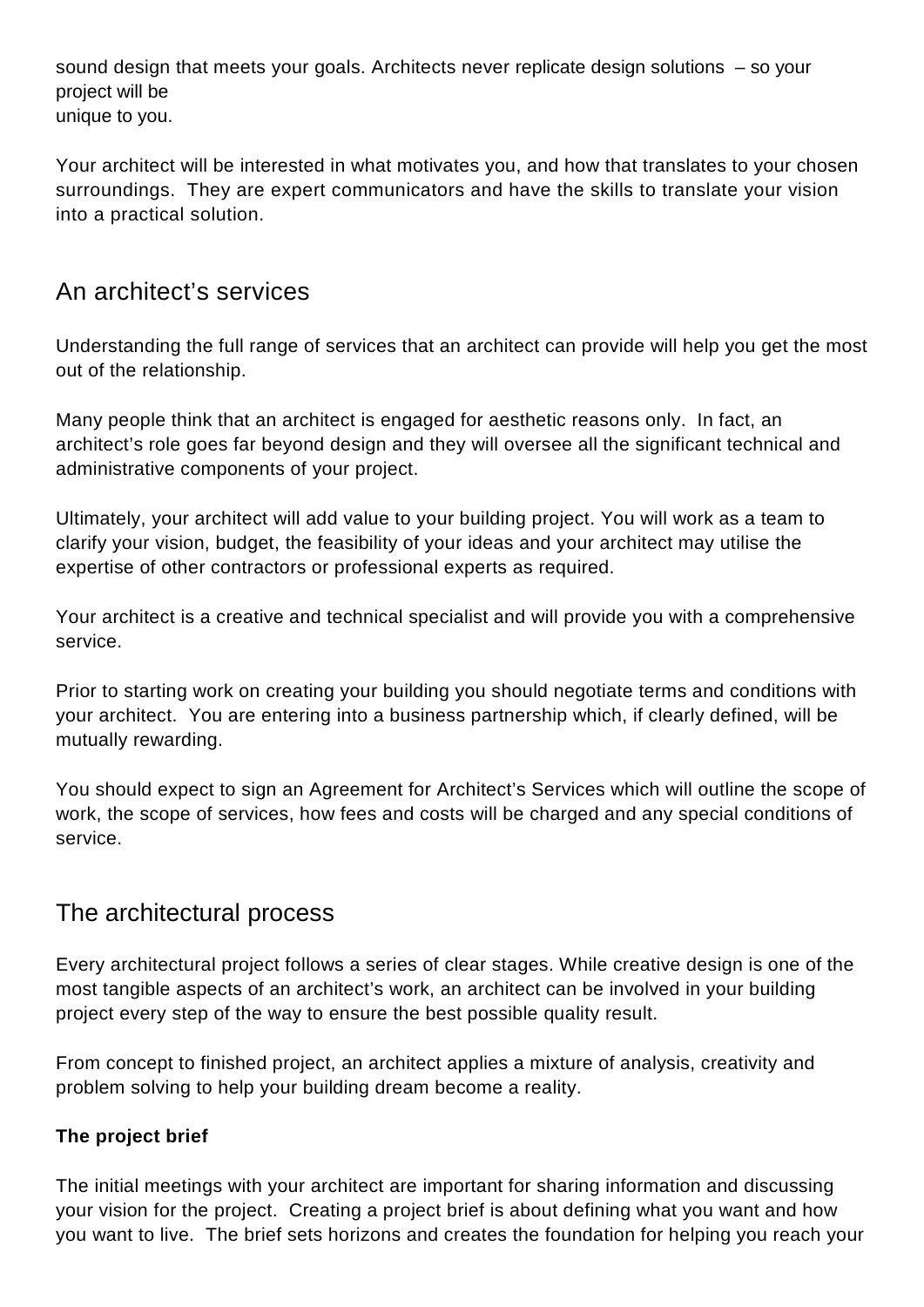design goal.

When you first meet your architect to develop the project brief it is important to articulate your needs clearly. Why are you embarking on this journey? What are your expectations of your architect? What do you like and dislike? How do you see your building being used in the long term? What are the priorities you will or will not compromise?

Time, quality and cost are important factors to consider prior to your first meeting. These elements drive every architectural project and ultimately shape decisions. It is up to you to determine and share with your architect which of these matter the most in your case.

Open, honest communication will help create a brief that is satisfying for everyone and will form the basis for a successful ongoing relationship with your architect. Take your time on the brief and don't be afraid to think outside the square. Your architect is trained to turn a creative idea into a practical solution.

#### **Pre-design**

From the initial meeting, an architect will gather key information about the project. They will work with you to allocate responsibility for finding information and may engage with other professionals and the Council to gain a full understanding of the requirements for your design.

Identify clearly who is responsible for sourcing which information. There may be details about the site that are easier for you to relate. It can be useful to confirm in writing which elements of the pre-design phase you or your architect will oversee.

#### **Concept design**

When an architect has the facts they need, they will progress to concept development. The concept for your project will come to life as an architect considers the project's scope, budget and any special requirements.

During concept design, your architect is essentially offering a range of solutions to the brief. Concepts may be developed through a series of drawings, floor plan and perspective sketches, computer renderings or physical models. During concept development, an architect will play with ideas and it is not unusual to receive several different visions for your project.

Your architect will be thinking about broad issues and they may challenge your thinking during concept design.

Communicate clearly what you do and don't like about each concept. Revisit your brief and assess whether all your needs have been considered and responded to appropriately, and discuss these with your architect.

At the end of this stage your architect will pull together a mixture of ideas into a concept for further development.

#### **Developed design**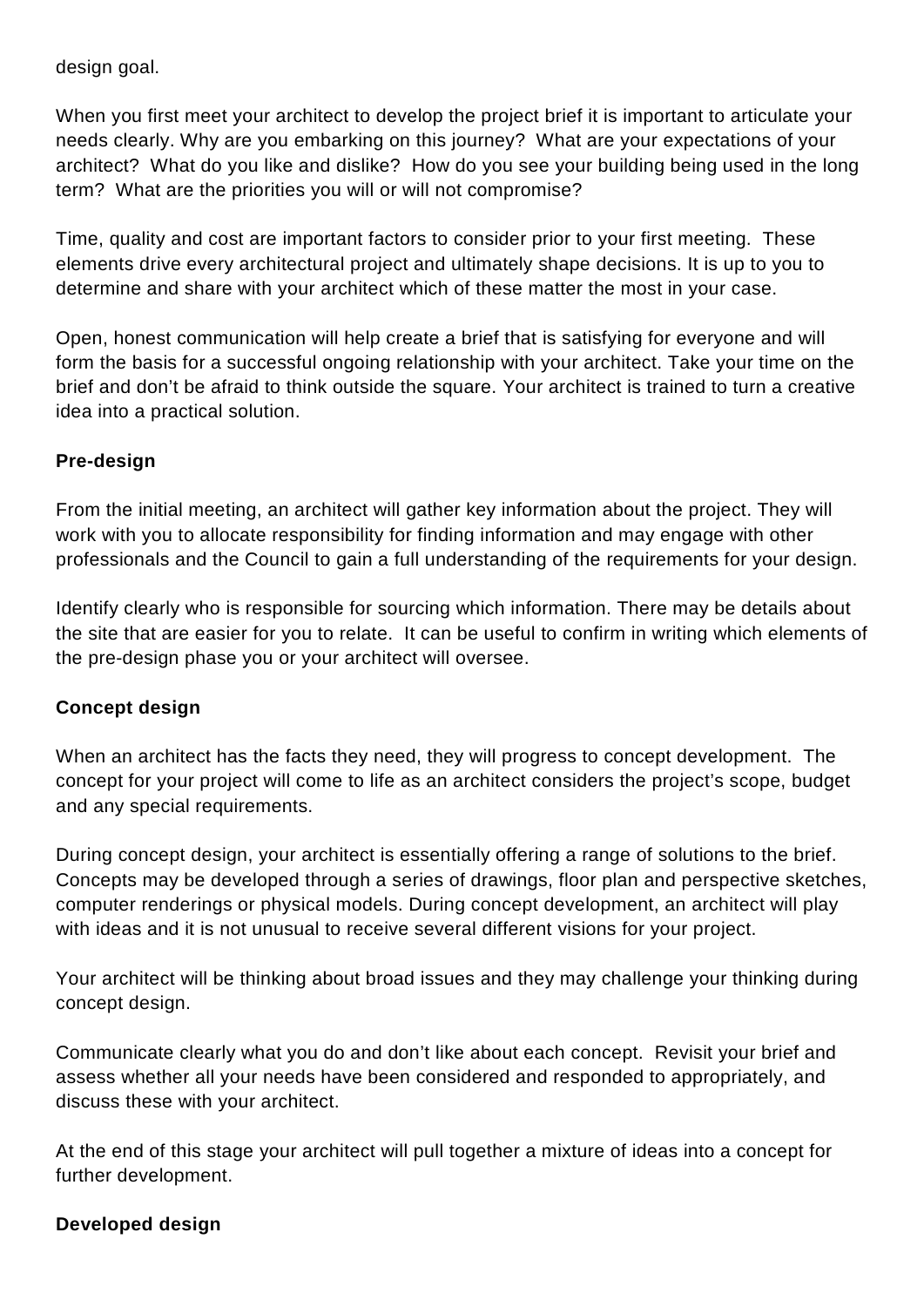When you have agreed on a concept, your architect will test the ideas and refine details to shape the final design of your building. Developed design is a key phase – at this point you need to communicate any further needs or requirements as it is the last opportunity to refine the overall nature of the design before project planning commences.

Your budget will come into play during the developed design phase. Think about your priorities in terms of time, quality and cost and allocate authority for final decision-making.

At this stage your architect may engage a Quantity Surveyor to estimate costs. While it is enormously difficult to predict the final cost of a building, your architect and the external specialists they collaborate with are trained to identify all potential costs and will form an estimate based on that knowledge.

Be honest about your budget and work with your architect to find solutions to suit your needs.

#### **Planning approval**

Your architect will play a role in securing resource consents for your building, if required, but may engage with specialists or consultants to secure the requisite consents for you.

#### **Detailed design**

When your resource consent boundaries are defined and approved, your project will progress to the detailed design phase. This means that your architect will advance your design to the level of detail that allows a construction contractor to assess the full scope of the project prior to tender. This will include construction details, materials, components, systems and finishes.

Be sure to revisit the Agreement for Architects' Services to make sure all aspects of the contract are included in detailed design. Some architects may add additional design elements, including landscaping and interior design ideas, which you may or may not choose to adopt, according to the scope of your agreement.

#### **Building consent**

Because your architect is at the heart of your building project, they are best positioned to understand the relevant codes and standards and articulate to the Building Consent Authority the particulars of your project.

An architect is trained to understand the building consent process – they know the jargon and technical issues which you may not fully grasp. Often an architect will communicate with the Building Consent Authority and foster understanding of your project from an early stage.

#### **Project procurement**

Often, your architect will have an in-depth understanding of the current state of the construction industry and can be an invaluable guide in choosing a quality builder and other contractors to execute your design. Your architect can help with the tendering process and